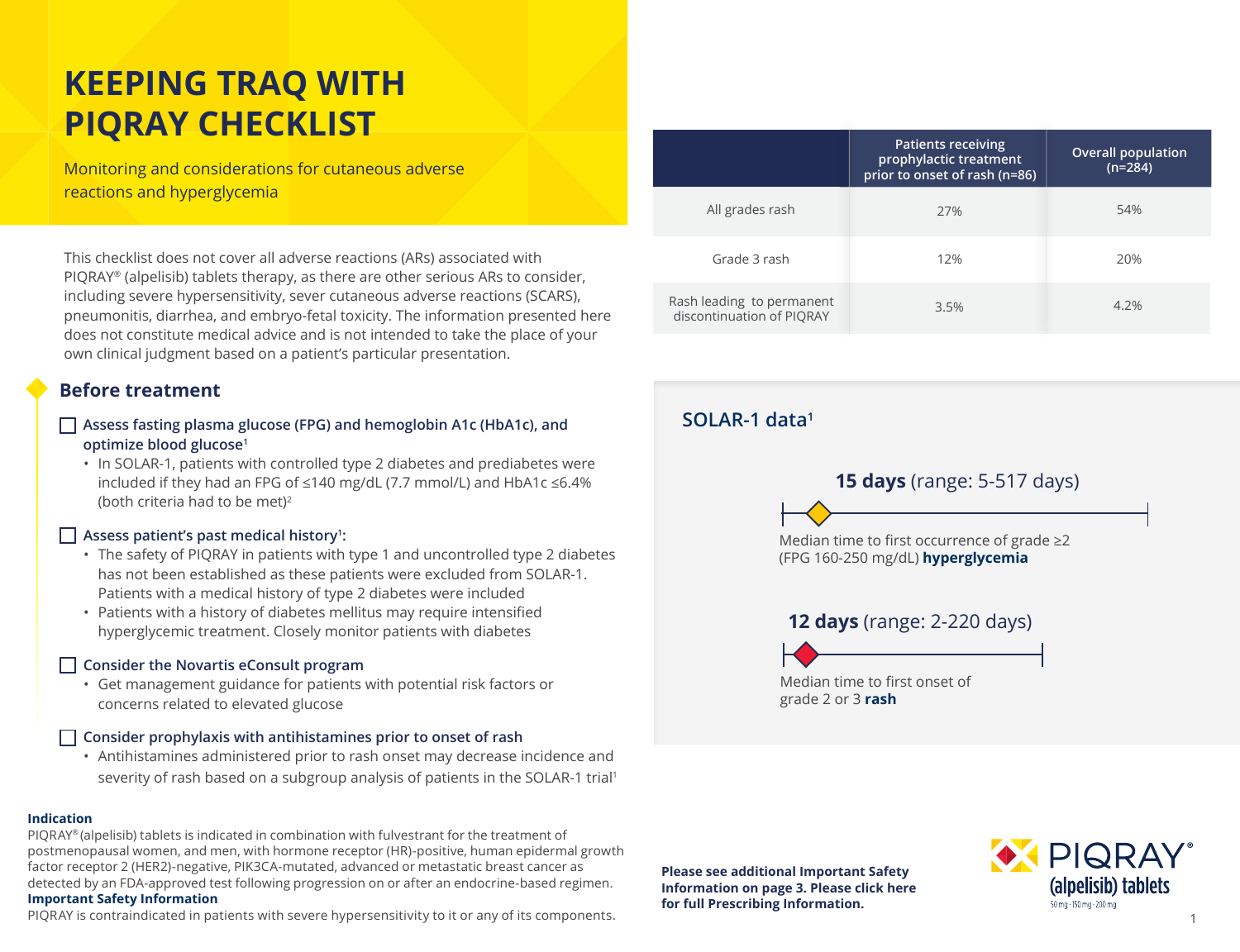## **During treatment with PIQRAY**

## **Test FPG or fasting blood glucose as recommended1** □

Monitor more frequently for the first few weeks during treatment in patients with risk factors for hyperglycemia such as obesity (body mass index ≥30), elevated FPG, HbA1c at the upper limit of normal or above, use of concomitant systemic corticosteroids, or age ≥75.



#### **First 2 weeks:** At least 1x per week



### **After first 2 weeks:**

At least once every 4 weeks and as clinically indicated for the duration of treatment

#### **Test HbA1c1** □



Once every 3 months and as clinically indicated for the duration of treatment

## **contact their health care provider immediately should they occur**

• Excessive thirst, urinating more often than usual or higher amount of urine than usual, or increased appetite with weight loss

### □ Advise patients of the signs and symptoms of SCARs and to contact<br> **U** their boalth care provider immediately should they occur<u>i</u> **their health care provider immediately should they occur1**

• A prodrome of fever, flu-like symptoms, mucosal lesions, progressive skin rash, or lymphadenopathy<sup>1</sup>

## **Monitor for different forms of rash** □

• Rash may present as rash, rash macular, rash generalized, rash papular, rash pruritic, and maculopapular rash (one of the most common)<sup>1,2</sup>

### **Indication**

PIQRAY® (alpelisib) tablets is indicated in combination with fulvestrant for the treatment of postmenopausal women, and men, with hormone receptor (HR)-positive, human epidermal growth factor receptor 2 (HER2)-negative, PIK3CA-mutated, advanced or metastatic breast cancer as detected by an FDA-approved test following progression on or after an endocrine-based regimen. **Important Safety Information**

PIQRAY is contraindicated in patients with severe hypersensitivity to it or any of its components. 2

### **If an AR occurs1**

□ If a SCAR is confirmed, permanently discontinue PIQRAY. Do not **reintroduce PIQRAY in patients who have experienced previous SCAR during treatment1**

## **If hyperglycemia occurs, adjust monitoring schedule** □

• Monitor FPG or fasting blood glucose as clinically indicated and **at least 2x per week** until blood glucose or FPG decreases to normal levels<sup>1</sup>

 **During treatment with antihyperglycemic medication, adjust**  □ **monitoring schedule**



### **First 8 weeks:**

Monitor FPG or fasting blood glucose at least 1x per week



### **After first 8 weeks:**

Monitor FPG or fasting blood glucose every 2 weeks and as clinically indicated

**Refer to PIQRAY Prescribing Information and/or Patient**  □ Refer to Fighter Frescribing information and/of Fatient<br>Management Brochure for management recommendations **and medication used in SOLAR-1**

**Please see additional Important Safety Information on page 3. [Please click here](https://www.novartis.us/sites/www.novartis.us/files/piqray.pdf)  for full Prescribing Information.**